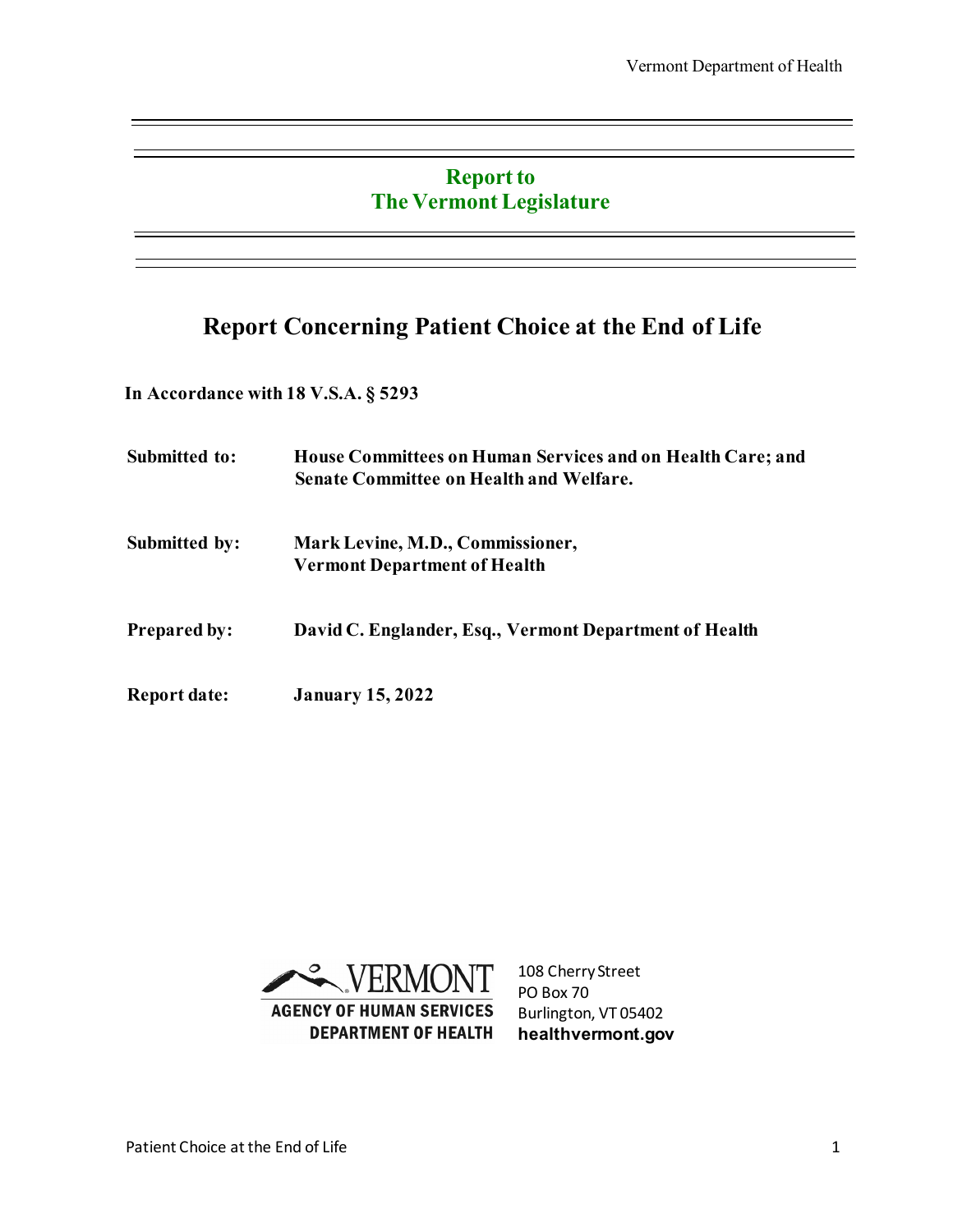### Introduction

In 2013, the General Assembly passed Act 39 that allowed Vermont physicians to prescribe medication to a Vermont resident with a terminal condition with the intent that the medication be self-administered for the purpose of hastening the patient's death. Act 39 set forth conditions for the patient and the physician for this action to be taken lawfully. Those conditions include (but are not limited to) an oral and written request by the patient to the physician; instruction that all steps in the process must be voluntary; ensuring that the patient be capable of making such a decision; confirmation of the diagnosis and prognosis by a second Vermont physician; and an attestation to these steps by a non-interested witness. See Appendix A for the complete requirements set forth in 18 V.S.A. § 5283.

Once the prescribing physician fulfills all of the statutory requirements, the physician is required to report to the Department of Health that all such steps have been taken. The filing of the report confers on health care providers immunity from professional, criminal, or civil liability associated with the treatment of the patient for this hastening of the patient's death.

In 2015, the General Assembly passed Act 27 that requires the Department of Health to adopt rules (see Appendix C) to facilitate the collection of information regarding compliance. Act 27 (2015) also requires the Department to generate and make available to the public a biennial statistical report of the information collected by the Department, as long as releasing the information complies with the federal Health Insurance Portability and Accountability Act of 1996, Pub. L. No. 104 - 19[1.1](#page-1-0)

## Summary of Underlying Causes of Death

The following summary is based on cases reported to the Vermont Department of Health pursuant to 18 V.S.A. Ch. 113 and the Rule Governing Compliance with Patient Choice at the End of Life.

#### **Statistics Details: July 1, 2019, to June 30, 2021**

There were 29 total events reported to the Vermont Department of Health from July 1, 2019, to June 30, 2021.The events fell into the following underlying diagnoses groups:

- 72% were due to cancer (21 total cases);
- 7% were due to ALS (2 total cases);
- 10% were due to Neurodegenerative Disorders (3 total cases); and
- 10% were due to other events (3 total case).

All 29 events have a death certificate on file with the Vital Records' Office. One hundred percent of the death certificates listed the appropriate cause (the underlying disease) and manner of death (natural).

<span id="page-1-0"></span> $1$  This means that this report will contain no information that could be used to potentially identify any patients or health care providers who havetakenstepsunderthe 18 V.S.AChapter 113.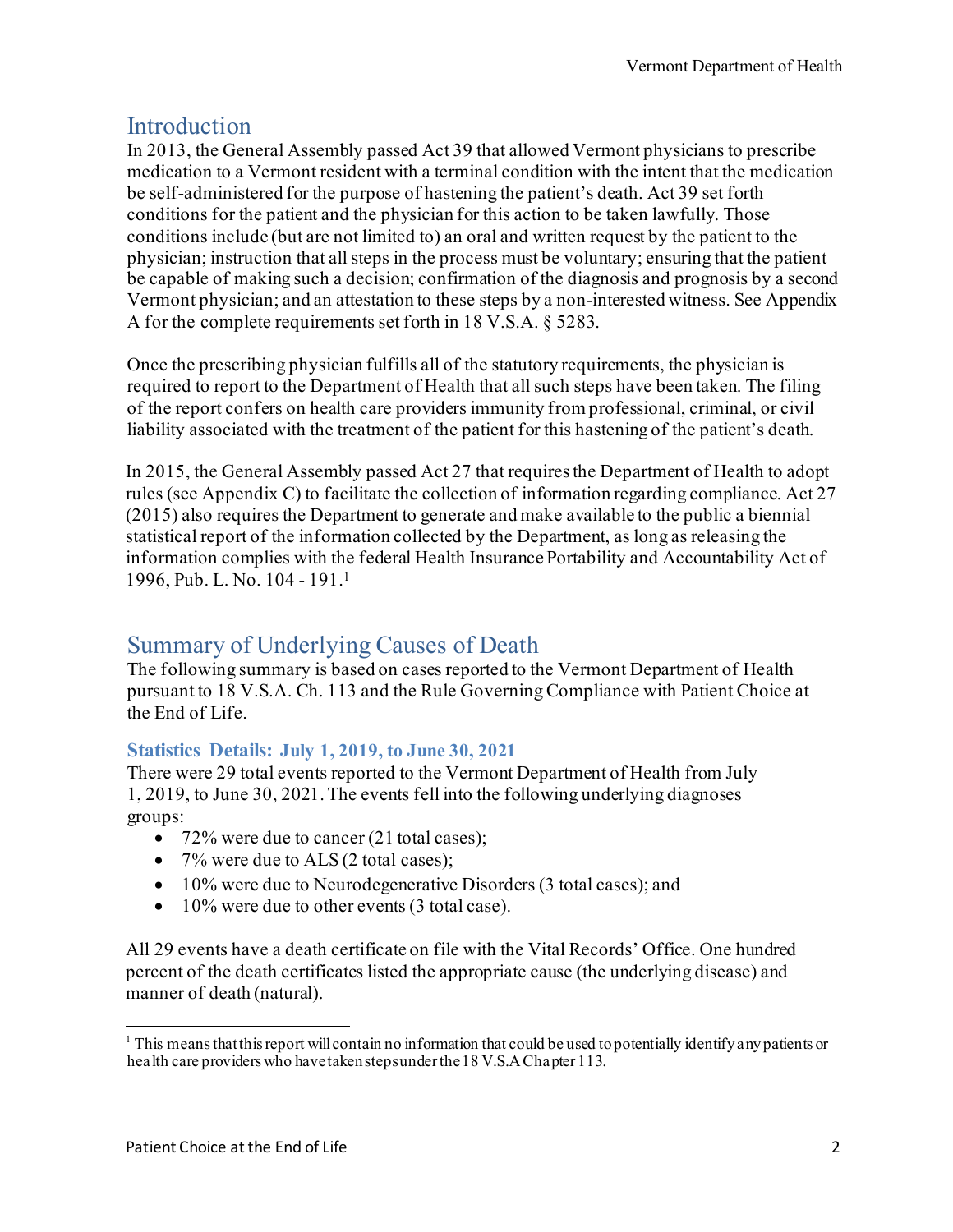Among the 29 confirmed deaths, the mechanism was:

- 17 utilized the patient choice prescription (59%)
- $\bullet$  10 died from the underlying disease (34%)
- $\bullet$  1 other (3%)
- 1 unknown  $(3\%)$

#### **General Statistics: May 31, 2013 until June 30, 2021**

From May 31, 2013, until June 30, 2021, there have been 116 events. The events fell into the following underlying diagnoses groups:

- 89 (77%) were due to cancer
- 13 (11%) were due to ALS
- $\bullet$  6 (5%) were due to Neurodegenerative conditions
- 8 (7%) were due to other events

#### **Number of Prescriptions Filled**

The Department of Health used the Vermont Prescription Monitoring System (VPMS) to identify patients that had filled a prescription under the law. The Department positively identified 21 out of the 29 deceased cases as having filled a prescription under the law. There are a variety of reasons that might account for the remainder of the prescriptions not being present in VPMS, including those that were not filled or were filled out of state.